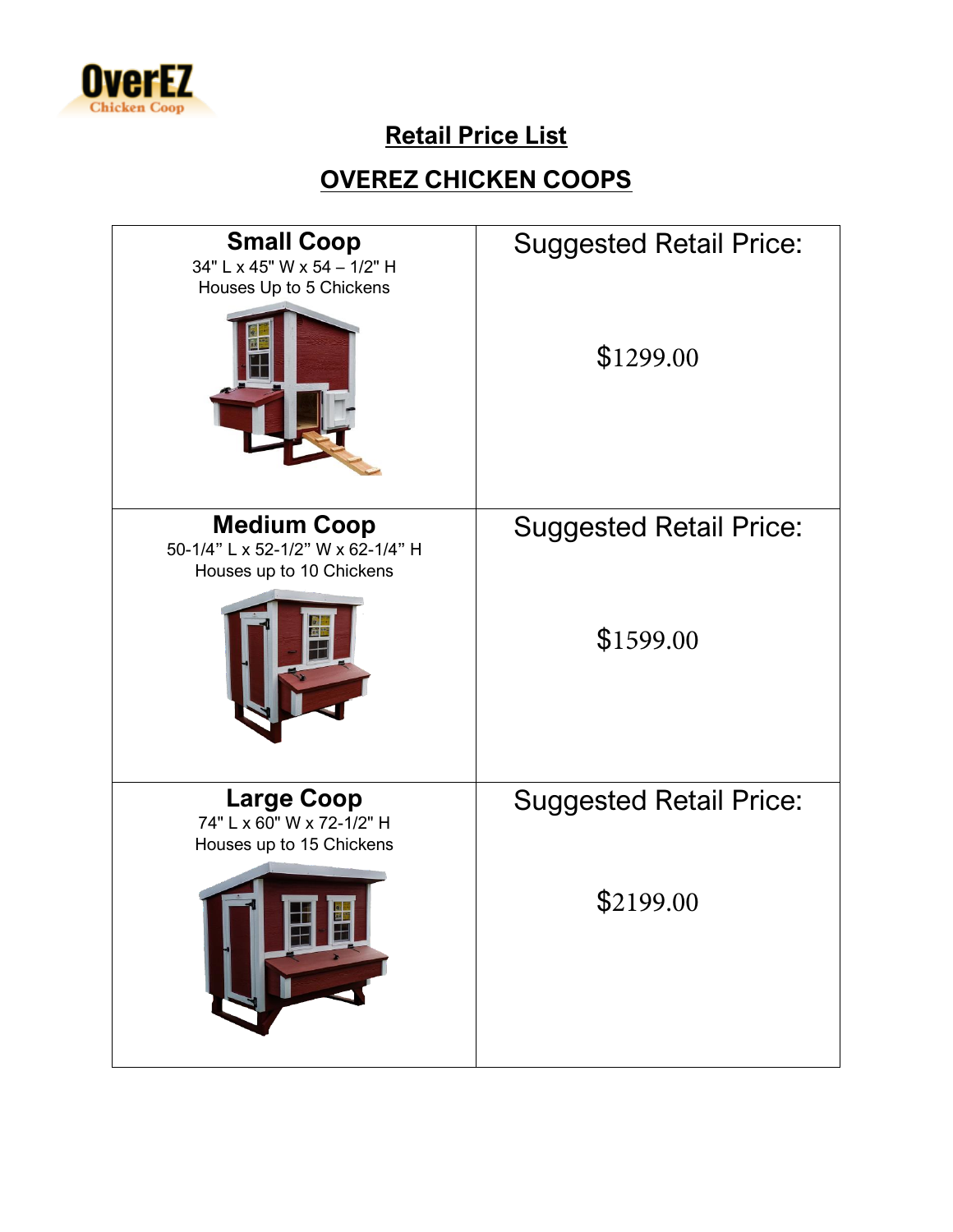

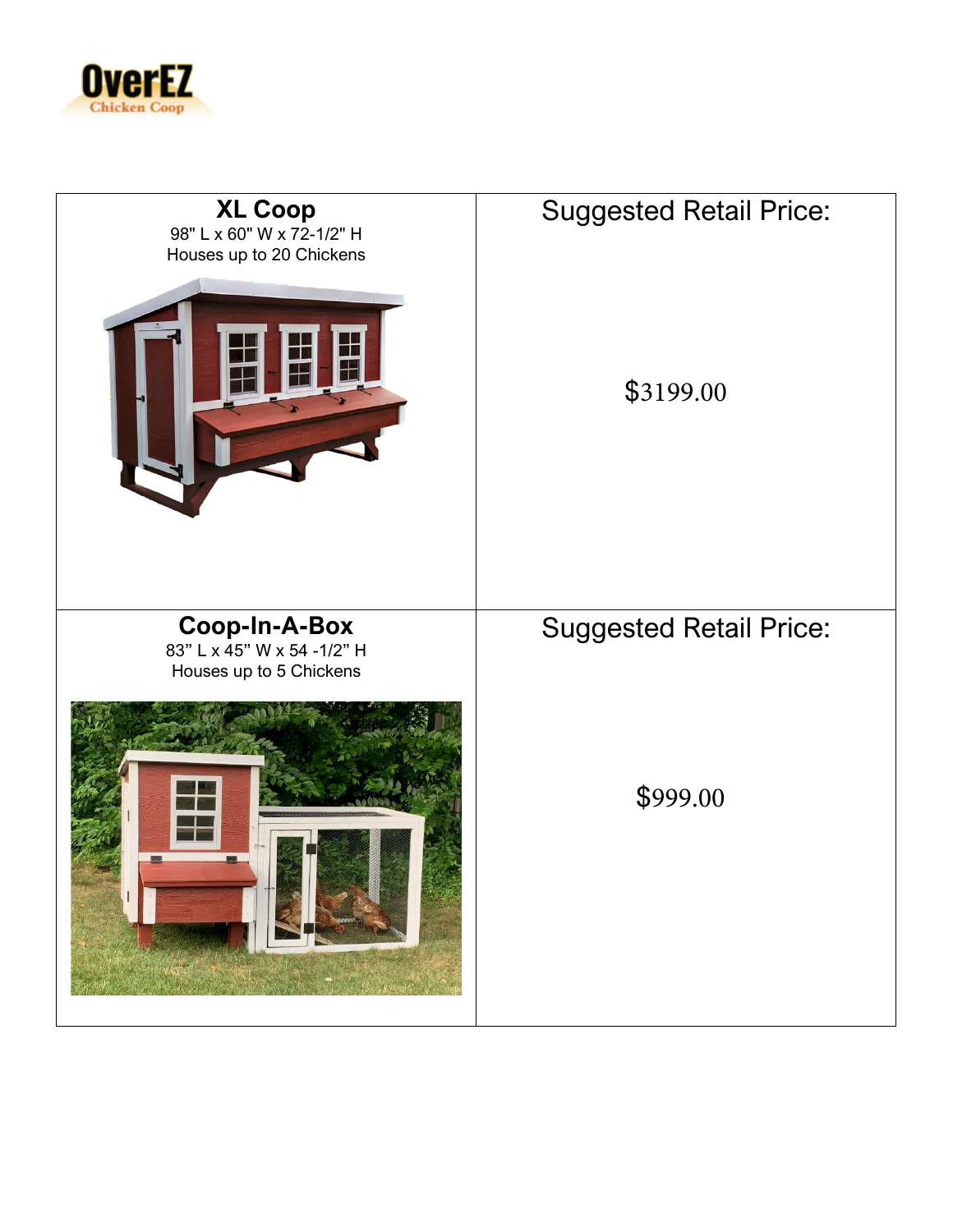

## **Retail Price List**

### **OVEREZ FEEDERS & WATERERS**

| <b>Chicken Feeder</b>                                                          | <b>Suggested Retail Price:</b> |
|--------------------------------------------------------------------------------|--------------------------------|
| Holds 50 lbs of feed<br>Feeds chickens 12 weeks and older<br>For up to 45 days | \$99.99                        |
| <b>Chicken Waterer</b>                                                         | <b>Suggested Retail Price:</b> |
| Holds 12 gallons<br>Provides clean water for up to a month                     | \$89.99                        |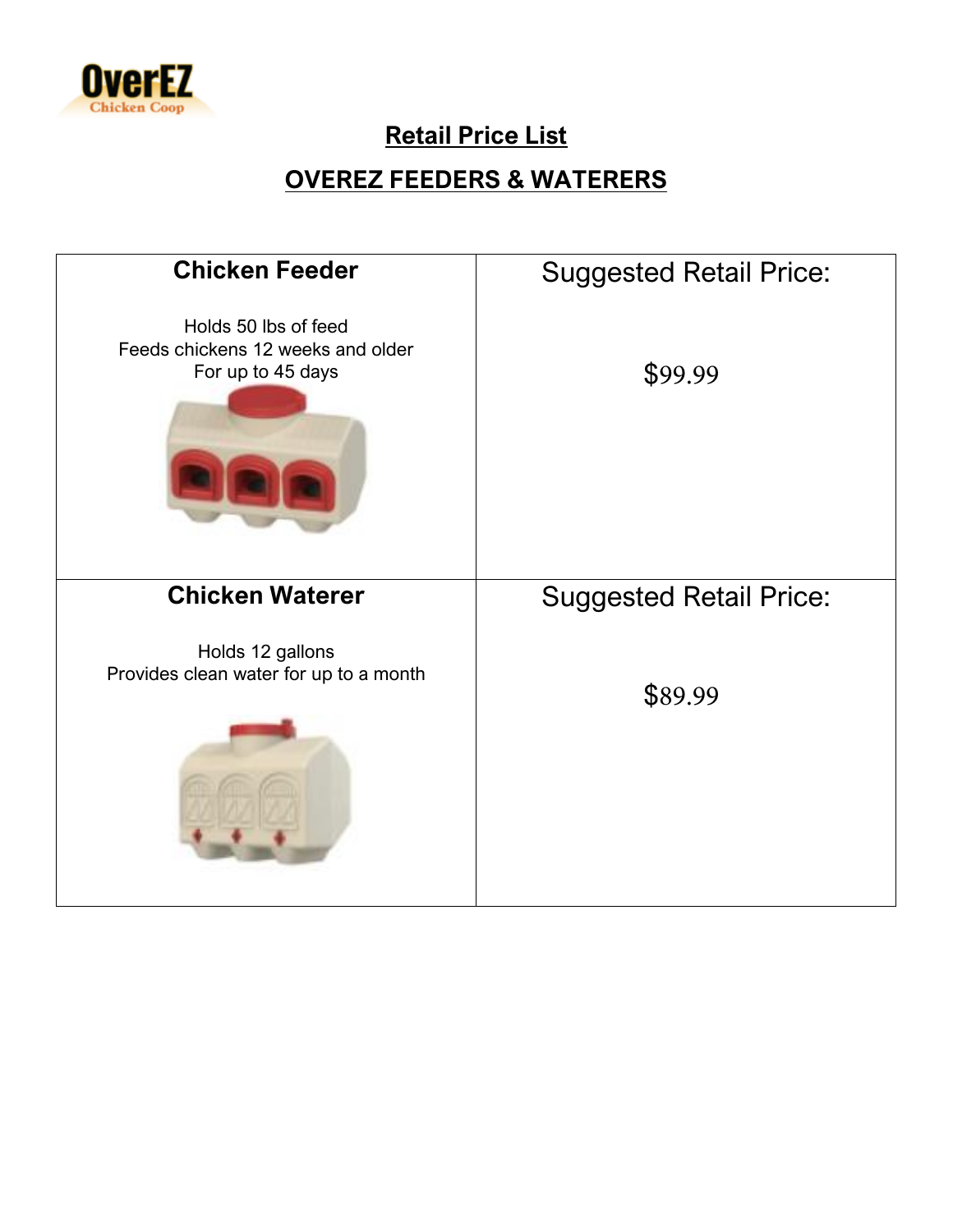

## **Retail Price List**

### **OVEREZ CHICKEN COOP RUNS**

| Regular 8 ft. Run<br>$7' \times 8' \times 4'$                                                                                                       | <b>Suggested Retail Price:</b> |
|-----------------------------------------------------------------------------------------------------------------------------------------------------|--------------------------------|
|                                                                                                                                                     | \$899.99                       |
| <b>Regular 16 ft. Run</b><br>$7' \times 16' \times 4'$                                                                                              | <b>Suggested Retail Price:</b> |
|                                                                                                                                                     | \$1,549.99                     |
| Walk - In 8 ft. Run<br>6'6" x 7'6" x 6'3"                                                                                                           | <b>Suggested Retail Price:</b> |
|                                                                                                                                                     | \$1,099.99                     |
| <b>Walk - In 16 ft. Run</b><br>6'6" x 15' x 6'3"                                                                                                    | <b>Suggested Retail Price:</b> |
| ROZOB ROZOB BOZOBZ<br><u>mer Klasser sted å </u><br>翻<br><b>I guit</b><br><u>e a d'Arti</u><br><b>S 38</b><br>建工业<br>画圖<br><b>ENERGIE</b><br>ATHERI | \$1,849.99                     |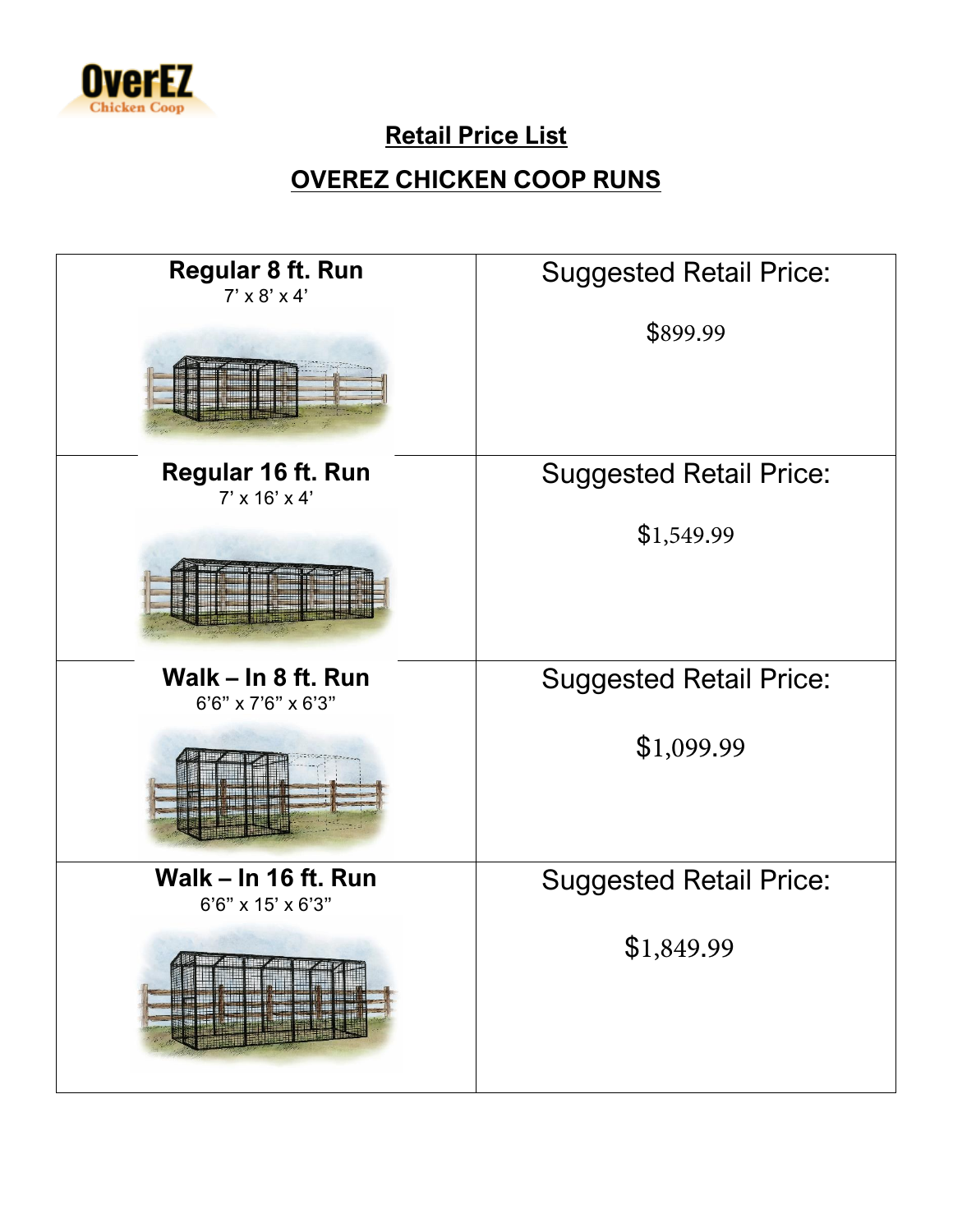

| <b>Electrical Heat Package</b>     | <b>Suggested Retail Price:</b> |
|------------------------------------|--------------------------------|
|                                    | \$269.99                       |
| <b>Automatic Chicken Door</b>      | <b>Suggested Retail Price:</b> |
| <b>MAR</b>                         | \$379.99                       |
|                                    |                                |
| <b>Chicken Coop Wheels</b>         | <b>Suggested Retail Price:</b> |
|                                    | \$449.99                       |
| <b>Regular or Walk-In Run Tarp</b> | <b>Suggested Retail Price:</b> |
|                                    | \$199.99                       |